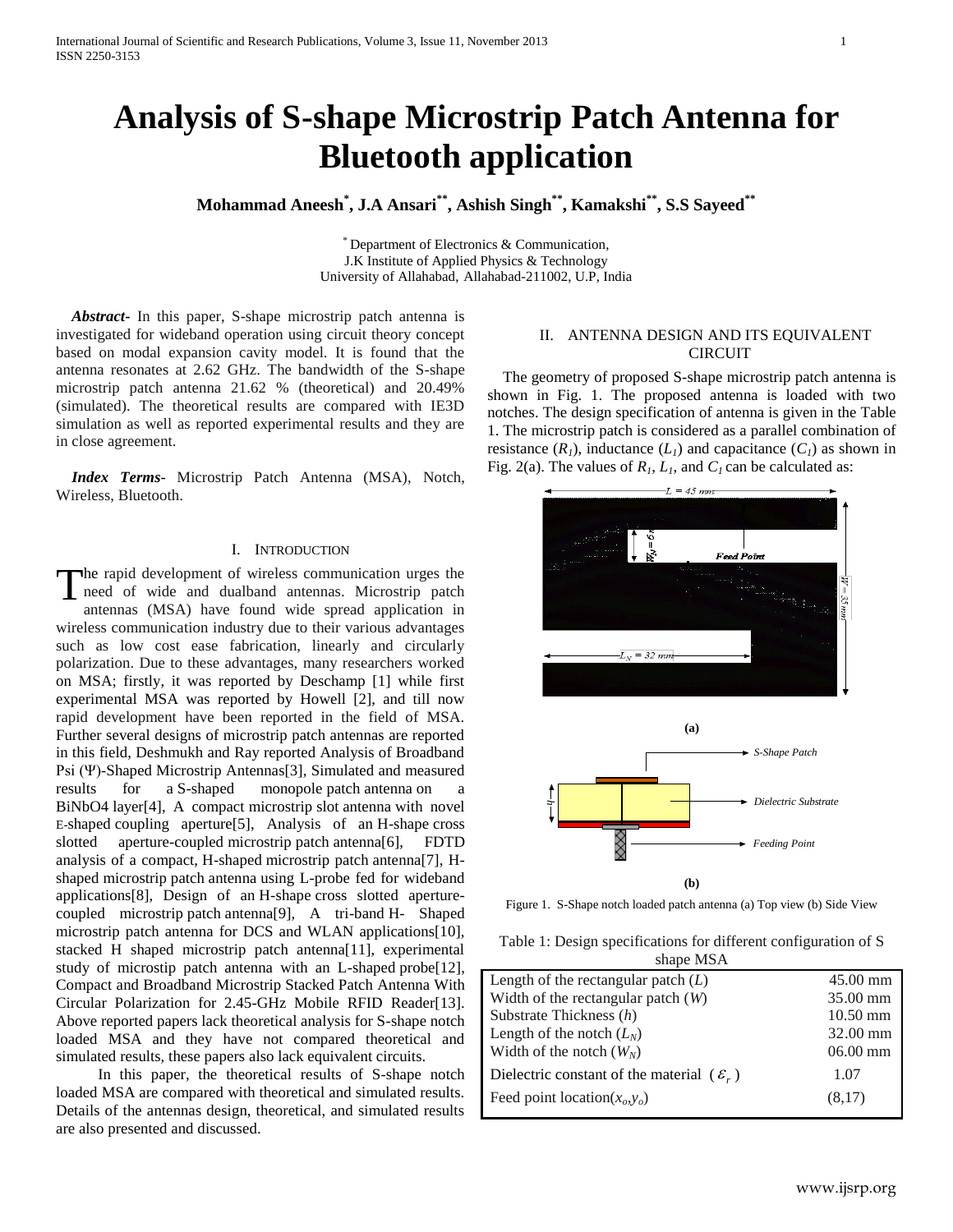$$
R_{\rm l} = \frac{Q_{\rm r}}{\omega C_{\rm l}} \tag{1}
$$

$$
L_1 = \frac{1}{\omega^2 C_1} \tag{2}
$$

$$
C_1 = \frac{\varepsilon_0 \varepsilon_e L W}{2h} \cos^{-2}(\frac{\pi y_0}{L})
$$
\n(2)

where *L*, *W* is the length and width of the rectangular patch respectively.  $y_0$  = feed point location,  $h$  = thickness of the substrate material.

$$
Q_r = \frac{c\sqrt{\varepsilon_e}}{4fh} \tag{5}
$$

where  $c$ = velocity of light,  $f$ =the design frequency,  $\varepsilon_e$  is

effective permittivity of the medium which is given by [14]  

$$
\varepsilon_e = \frac{\varepsilon_r + 1}{2} + \frac{\varepsilon_r - 1}{2} (1 + \frac{10h}{W})^{-\frac{1}{2}}
$$
(6)

where  $\varepsilon_r$  is relative permittivity of the substrate material. Therefore, the impedance of the rectangular patch can be calculated from Fig. 2(a) as

$$
Z_{P} = \frac{1}{\left(\frac{1}{R_{1}} + \frac{1}{j\omega L_{1}} + j\omega C_{1}\right)}
$$
\n(7)

In this rectangular patch two notches  $(L_n \times W_n)$  are loaded, which cause the flow of two currents in the patch, one is the normal patch current which causes the antenna to resonate at the design of frequency of the initial patch; however, the other current flows around the notch resulting into second resonance frequency. Discontinues due to notch incorporated in the patch are considered in terms of an additional series inductance ( $\Delta L$ ) and series capacitance ( $\Delta C$ ) that modify the equivalent circuit of the RMSA as shown in Fig. 2(b), in which  $\Delta L$  and  $\Delta C$  can be calculated as [15]-[16]

$$
L_2 = L_1 + 2\Delta L
$$
  
\n
$$
C_2 = \frac{C_1 \Delta C^2}{C_2^2 \Delta C^2}
$$
 (8)

$$
C_2 = \frac{C_1 \Delta C}{\Delta C^2 + 2C_1 \Delta C}
$$
\n(9)

The value of the  $R_1$  after cutting the notch is calculated by [17]. It may be noted that the two resonant circuits, rectangular patch and notch loaded patch are coupled through mutual inductance  $(L_M)$  and mutual capacitance  $(C_M)$ . Thus the notch loaded patch can be considered as fig 2(c).





(c) Equivalent circuit of coupled S-Shape notch loaded patch antenna

The total input impedance of the S-shape notch loaded patch

$$
Z_T = Z_N + \frac{Z_M Z_P}{Z_M + Z_P}
$$
\n<sup>(10)</sup>

## III. RESULTS AND DISCUSSION

 Figure 3(a) shows the comparison between theoretical and simulated results for S-shape antenna and they are found in close agreement. Figure 3(b) shows the variation of reflection coefficient with frequency for different length  $(L_n)$  of S-shape antenna. On increasing the length of notch from 32 to 40 mm lower and higher resonance frequencies shift towards lower side. Figure 3(c) shows the variation of reflection coefficient with frequency for different width of notch. On increasing the width from 6 to 8 mm, wideband is obtained and frequencies are shifted to lower resonance side, while for the notch width 7 mm to 7.5 mm lower and higher resonance frequencies having no significant change.

Figure 3(d) shows the variation of reflection coefficient with frequency for different height (*h*) of the substrate of S shape antenna. On increasing the height (*h*) of the substrate from 10.5 to 13.5 mm lower frequencies shifted towards lower side and higher resonance frequencies shifted towards higher side. Figure 3(e) shows the gain plot with frequency. The maximum gain of the antenna is obtained at center frequency 2.62 GHz is 8.1 dBi and 8.2 dBi theoretical and simulated values respectively. Which are found in close agreement with each other. Figure 3(f) shows the efficiency plot with frequency, it is found that theoretical and simulated maximum efficiency is 91.75 and 92.04 % respectively, which is obtained at center frequency 2.62 GHz.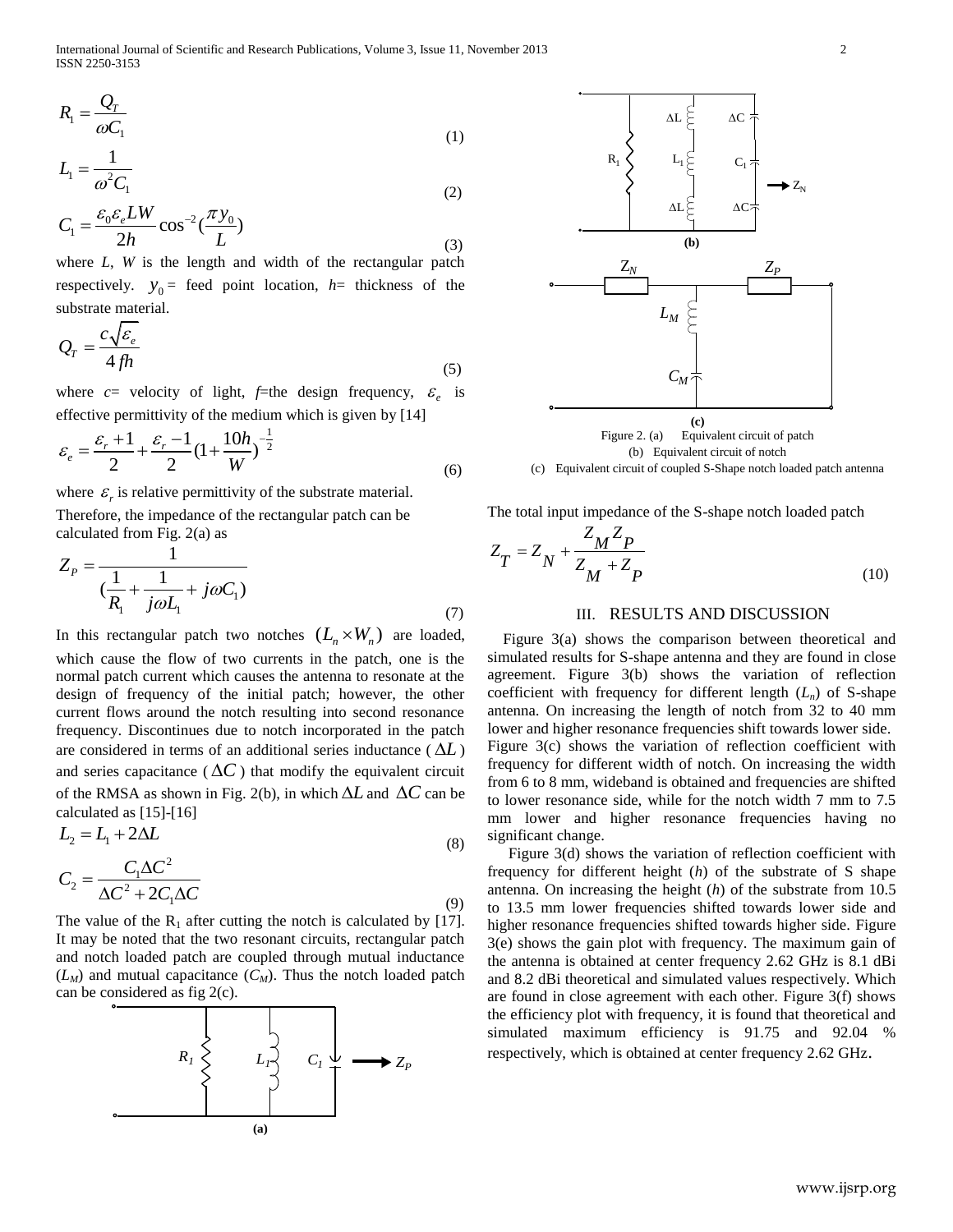

Fig. 3(a) Comparative plot of theoretical and simulated results for antenna



Fig. 3(b) Variation of reflection coefficient with frequency for different length of notch (*Ln*)



Fig. 3(c) Variation of reflection coefficient with frequency for different width of notch (Wn)



Fig. 3(d) Variation of reflection coefficient with frequency for different height of the substrate (*h*)



Fig. 3(e) Comparative plot of gain with frequency



Fig. 3(f) Comparative plot of antenna efficiency vs frequency